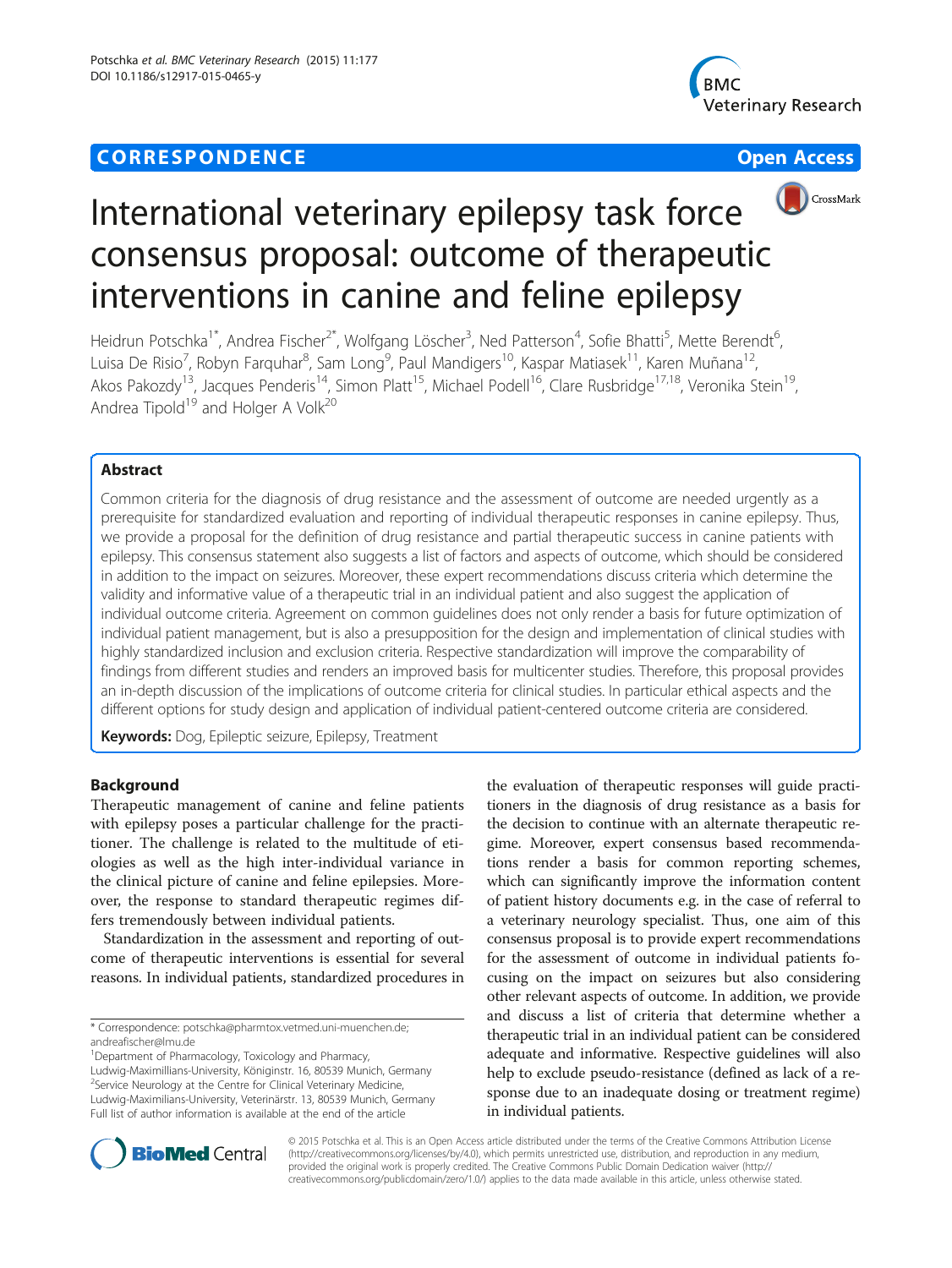<span id="page-1-0"></span>Standardized assessment and reporting of therapeutic outcome in individual patients also is a prerequisite for the realization of scientifically proven clinical studies. In general, it is of particular relevance for the informative value of the study that strict inclusion and exclusion criteria are considered in the enrolment of patients for clinical studies evaluating a particular therapeutic regime. For instance if the study plan is to enrol patients, in which epilepsy proved to be resistant to monotherapy with a specific antiepileptic drug, a common definition of resistance as well as common criteria for an adequate and informative trial are needed urgently. Thus, universal recommendations provided in this proposal will render a basis for an improved consideration of inclusion and exclusion criteria, will help reduce study population variance, and will thereby increase the significance of study data sets and findings.

Considering the diversity of etiologies and phenotypes of canine and feline epilepsy and considering the fact that data from human patients indicate that therapeutic responses differ tremendously between patient subgroups depending on etiology, epilepsy and seizures types, there is a pressing need to perform clinical studies in respective subgroups of canine and feline patients. Studies focusing on epilepsy with a specific etiology will only be feasible in the form of multicenter studies, which require common schemes for outcome assessment. Thus, one purpose of this consensus paper is to provide the scientific, practical and ethical aspects to be considered in different types of epilepsy study designs.

## Assessment of outcome in individual patients Impact on seizures: definition of drug resistance and of therapeutic success in individual patients

Despite a high number of studies dealing with the clinical issue of drug resistance, a common definition of drug resistant epilepsy is lacking. In 2010, a Task Force established by the International League against Epilepsy (ILAE) has proposed a working definition for drug resistance in human patients, which since then has been assessed in clinical practice: "Drug resistant epilepsy is defined as failure of adequate trials of two tolerated, appropriately chosen and used antiepileptic drug schedules (whether as monotherapies or in combination) to achieve sustained seizure free-dom" [[1](#page-10-0)]. This definition has been the source of much debate in relation to human epilepsy, and is intended mainly for epidemiological work rather than to guide individual practice. A recent study evaluated and confirmed the reliability and validity of the criteria provided by the definition [[2\]](#page-10-0). The question for veterinary neurology is whether this definition is suitable for the specific conditions in clinical veterinary practice and whether it can be applied to classify the outcome in canine and feline patients.

There is agreement that *seizure freedom* is the *primary* treatment goal in the therapeutic management of canine and feline epilepsy patients (Fig. 1; Table [1\)](#page-2-0). Striving for

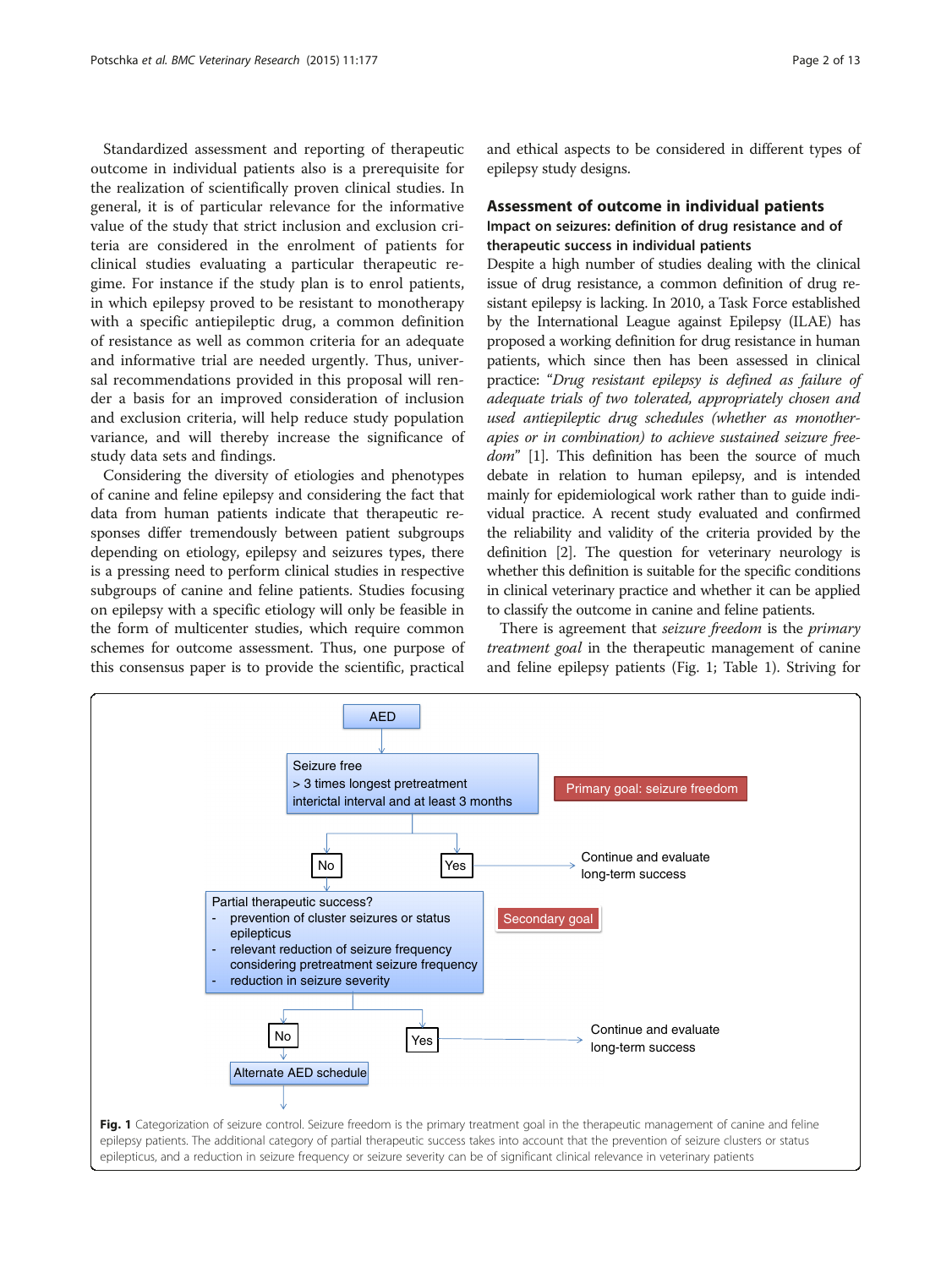<span id="page-2-0"></span>

|  |  | Table 1 Categorization of outcome in individual patients |  |  |  |  |  |
|--|--|----------------------------------------------------------|--|--|--|--|--|
|--|--|----------------------------------------------------------|--|--|--|--|--|

Categories: seizure control

1. Seizure-free

- 2. Seizures continue with partial therapeutic success (specified: reduction in seizure frequency including information on seizure incidence, seizure severity, or reduction in frequency of seizure clusters and status epilepticus)
- 3. Seizures continue without partial therapeutic success
- 4. Undetermined (specify reason)
- Categories: tolerability
- A. No adverse effects
- B. Adverse effects
- C. Treatment not tolerated (substantial adverse effects resulting in discontinuation)
- D. Undetermined (specify reason)

Consider that short-term and long-term success should be evaluated and should be indicated as discussed in the text. As outlined in the text respective outcome information should always include information about the drug regime. Table modified from [\[1](#page-10-0)].

complete seizure control is of utmost importance considering the consequences of recurrent seizures. Repeated epileptic seizures can result in neuronal cell loss, persistent neuro-inflammation, disturbance of blood-brain barrier function, and functional alterations in neurotransmitter receptors and ion channels [[3](#page-10-0)–[5\]](#page-10-0). Respective alterations can contribute to the development of behavioral comorbidities, can contribute to a progressively increasing intrinsic disease severity, and a declining responsiveness to therapeutic interventions [\[6](#page-10-0)].

Sudden unexpected death in epilepsy (SUDEP) is a rare event, which however puts the patient at risk with each single seizure event [[7](#page-10-0), [8](#page-10-0)]. Although an overall decreased life-span has not been confirmed in a recent study focusing on idiopathic epilepsy [[9\]](#page-10-0), several other reports acknowledge a decreased life-span in canine patients with idiopathic and structural (=symptomatic) epilepsy [\[10](#page-10-0)–[12\]](#page-10-0). These reports indicate that euthanasia is the major risk factor contributing to a decreased lifespan due to uncontrolled seizures [\[10](#page-10-0)–[12\]](#page-10-0), but sudden unexpected death in epilepsy (SUDEP) and seizurerelated falls, injuries, or asphyxiation are also risk factors in the management of canine patients contributing to increased mortality rates [[11](#page-10-0), [13](#page-10-0)]. To our knowledge no information is available yet about SUDEP and life expectancy in feline epilepsy patients.

The ILAE Task Force has acknowledged in their proposal that "a therapeutic intervention may lead to a clinically meaningful reduction in seizure frequency (or severity) that stops short of seizure freedom" [\[1\]](#page-10-0). In view of the fact that complete vs. incomplete seizure control does not have the same implications and consequences in veterinary patients as it has in human patients due to the

socioeconomic impact on daily lifestyles, and that therapeutic decisions have thus to be balanced with costs and adverse effects, we included the category of partial therapeutic success as a secondary treatment goal in the classification scheme that we suggest in this proposal (see 2.4) (Fig. [1](#page-1-0); Table 1). This decision also takes into consideration that in the past AED induced remission for 1–3 years has only been reported in  $15 - 24$  % of dogs with idiopathic epilepsy in a wide range of studies focusing on different dog breeds with epilepsy of various severity [[11](#page-10-0), [12, 14\]](#page-10-0).

The additional category of *partial therapeutic success* takes into account that a reduction in seizure frequency, seizure severity, and the prevention of seizure clusters or status epilepticus can be of significant clinical relevance in veterinary patients (Fig. [1](#page-1-0); Table 1). Regarding an impact on seizure frequency it is difficult to set a %-based limit for partial success, because the baseline seizure frequency needs to be taken into consideration. Experience of veterinary neurologists suggests that patient caregivers, the owners, often consider less than one seizure in 3 months acceptable [[15](#page-10-0)]. Thus, depending on the pretreatment seizure frequency a reduction of seizure density to a respective seizure interval e. g. one seizure every 3 months can be considered as a relevant effect. In addition, a reduction in seizure severity can result in a clinically meaningful success, if for instance spread of seizure activity e. g. generalization of focal onset seizures is prevented so that seizures remain focal. Moreover, the prevention of seizure clusters or status epilepticus can significantly affect the quality of life of the patient and the pet owner.

Partial therapeutic success can have a significant clinical relevance in canine and feline patients also affecting the owner's decision for euthanasia. Nevertheless, we propose to apply the ILAE Task Force definition for veterinary patients thereby drug-resistant epilepsy is diagnosed if seizure freedom is not achieved with two therapeutic trials. However, we suggest indicating for each patient in which drug-resistant epilepsy has been diagnosed if there was evidence for a partial therapeutic success as outlined above.

Moreover, consideration should be given to the fact that there might still be reasonable hope to achieve seizure freedom in patients in which several therapeutic trials have failed. Respective evidence has been reported by different groups performing studies in human patients [[16](#page-11-0)–[18](#page-11-0)]. Neligan et al [[17\]](#page-11-0) concluded that about half of the patients with apparent drug resistant epilepsy can have relevant improvements in seizure control with further drug changes. Based on these findings they discussed that the proposed ILAE Task Force definition might be too restrictive [\[17\]](#page-11-0). Another study indicated that childhood-onset epilepsy might require specific considerations as 51 % of the patients with drug-resistant epilepsy entered 5-year terminal remissions [[18](#page-11-0)]. Despite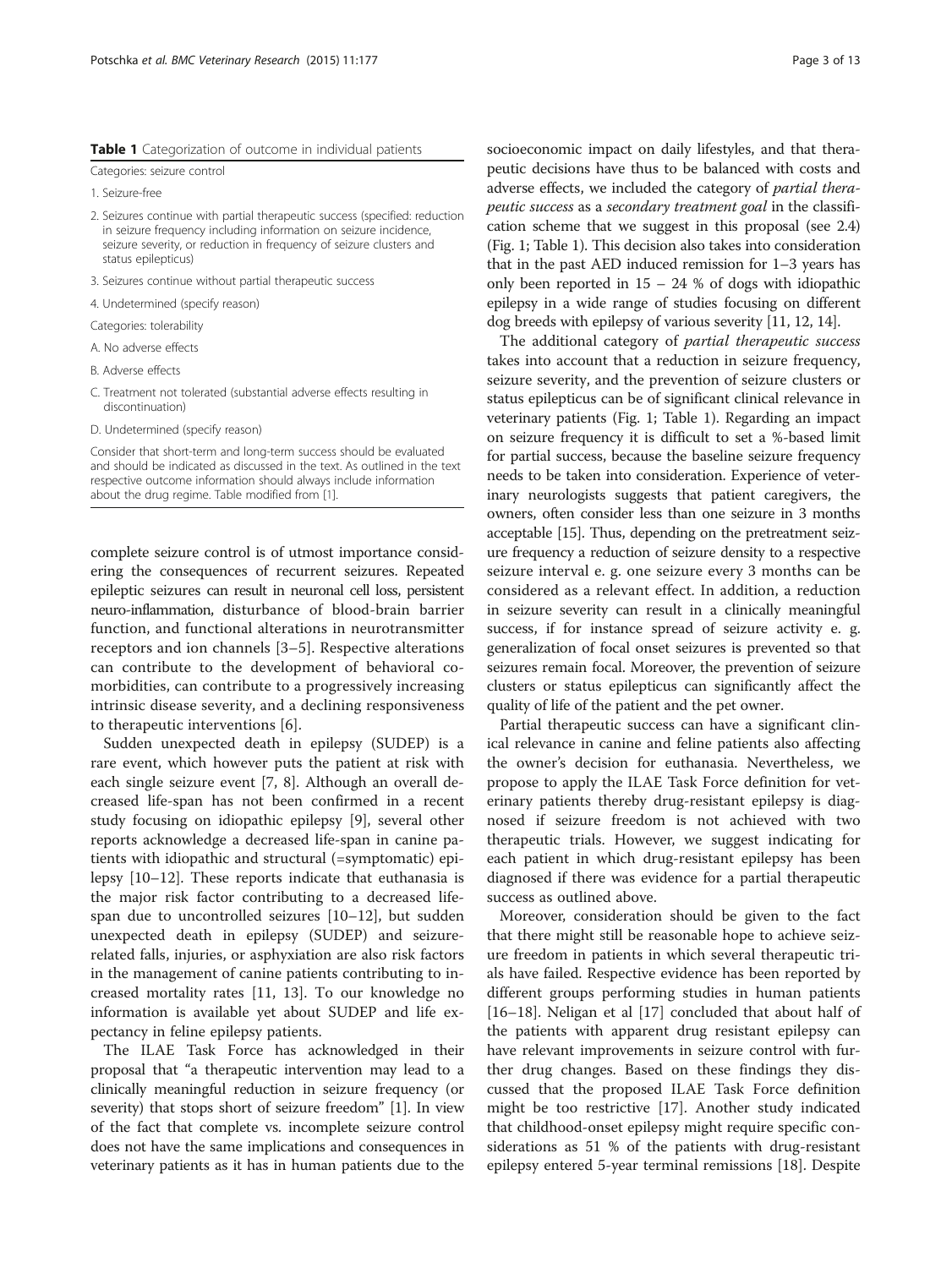the lack of respective, comprehensive data sets in veterinary medicine, we feel that it is important to avoid an early classification of drug resistant epilepsy having a negative impact on the clinician's efforts to continue with therapeutic trials in individual patients. Thus, we suggest that the term drug resistant is always used along with the specification 'to which antiepileptic drugs', e.g. phenobarbital resistant, imepitoin resistant and/or bromide resistant [\[19](#page-11-0), [20](#page-11-0)].

The ILAE task force definition lists an 'appropriately chosen antiepileptic drug schedule' as a presupposition for outcome conclusions [[1\]](#page-10-0). In human patients knowledge about pathophysiological mechanisms as well as the outcome of clinical studies rendered the basis for treatment guidelines, which list first line antiepileptic drugs, adjunctive antiepileptic drugs, second line antiepileptic drugs, and antiepileptic drugs that may worsen seizures for different seizure types and epilepsy syndromes [[21, 22](#page-11-0)]. Unfortunately, there is a lack of knowledge about drug responsiveness of different seizure types and of epilepsies with different etiologies in veterinary medicine. Despite this fact we propose to keep the term 'appropriately chosen' in the definition (see consensus statement on treatment for recommendations [[23](#page-11-0)]), when applying it to veterinary patients, as we expect a gain in knowledge in the near future and as it should also motivate to study differential responsiveness in patient subgroups and canine vs. feline patients in more detail.

Please note that criteria for an adequate and informative trial in individual veterinary patients are discussed under 2.4.

## Other criteria and aspects of outcome Impact on neurobehavioral comorbidities

Experimental studies as well as studies in human patients point to a bidirectional link between epileptic seizures and psychological symptoms [[24](#page-11-0)]. In human epilepsy patients the increased prevalence of psychiatric disorders including attention deficit hyperactivity disorder, depression, and anxiety disorders has been attributed to the psychosocial burden of epilepsy but also to epilepsy-associated molecular, cellular, and network alterations. Also, it is postulated that in some instances, the epilepsy and the co-morbidities are both the result of similar underlying mechanisms. A direct impact of pathophysiological mechanisms of epilepsy on neurobehavioral comorbidities is further confirmed by findings in animal models [\[25\]](#page-11-0). So far only limited information is available about epilepsy-associated neurobehavioral alterations in veterinary medicine. In drug-naïve dogs diagnosed with idiopathic epilepsy the development of the disease resulted in an increase in the behavioral scores for Fear/Anxiety, Defensive Aggression, and Abnormal Perception [\[26\]](#page-11-0). Following onset of medication

Defensive Aggression was attenuated, whereas other behavioral alterations became evident including Abnormal Reactivity, Attachment Disorder, Demented Behavior, and Apathetic Behavior [[26\]](#page-11-0). These data underline the need to evaluate the effect of a therapeutic regime on patient's behavior with a particular focus on a beneficial impact on neurobehavioral comorbidities. Therefore, it is necessary to further develop behavioral scoring systems validated for the assessment of epilepsy-specific be-havioral comorbidities. The efforts by Shihab et al [[26](#page-11-0)] and Wessmann et al [[27\]](#page-11-0) render an important basis for respective score sheets, which are needed urgently for different types of epilepsy in canine and feline patients. In this context the questionnaire developed for the analysis of behavior in Cavalier King Charles Spaniels with neuropathic pain due to Chiari-like malformation should be considered as an example questionnaire tailored for a specific neurological disease [[28\]](#page-11-0).

It is emphasized that data need to be collected before the initiation of therapy, because only this baseline information will allow distinguishing between diseaseassociated alterations as well as beneficial or detrimental effects of antiepileptic drugs. Moreover, despite the fact that controversial findings exist, it is recommended to thoroughly investigate the endocrine status in particular considering that thyroid function might be altered in association with epilepsy development and antiepileptic drug treatment, and that the functional state of the thyroid gland has a major impact on neurobehavior and brain function [\[29](#page-11-0)–[32\]](#page-11-0).

## Adverse effects

Tolerability issues constitute an important limiting factor in the therapeutic management of epilepsy in human and veterinary patients [[27](#page-11-0), [33, 34\]](#page-11-0). As further discussed below they can significantly contribute to the patient's burden and can thereby determine drug retention rates. Thus, the extent and the course of adverse effects should be closely monitored when assessing the overall outcome of a therapeutic trial in an individual patient (Table [1](#page-2-0)). In general, it is important to distinguish between doserelated effects and idiosyncratic effects as well as between transient and long-term effects. Repeated evaluation of adverse effects is necessary during titration phases but also during chronic therapy. It needs to be considered that adjustment and selective tolerance to specific adverse effects can occur, and that aging or development of multimorbidities might alter the predisposition of individual patients.

Pharmacological targeting of central nervous system hyperexcitability is of course prone to be associated with central nervous system adverse effects. However, pronounced inter-individual differences exist in the susceptibility to respective effects. Sedation or apathy and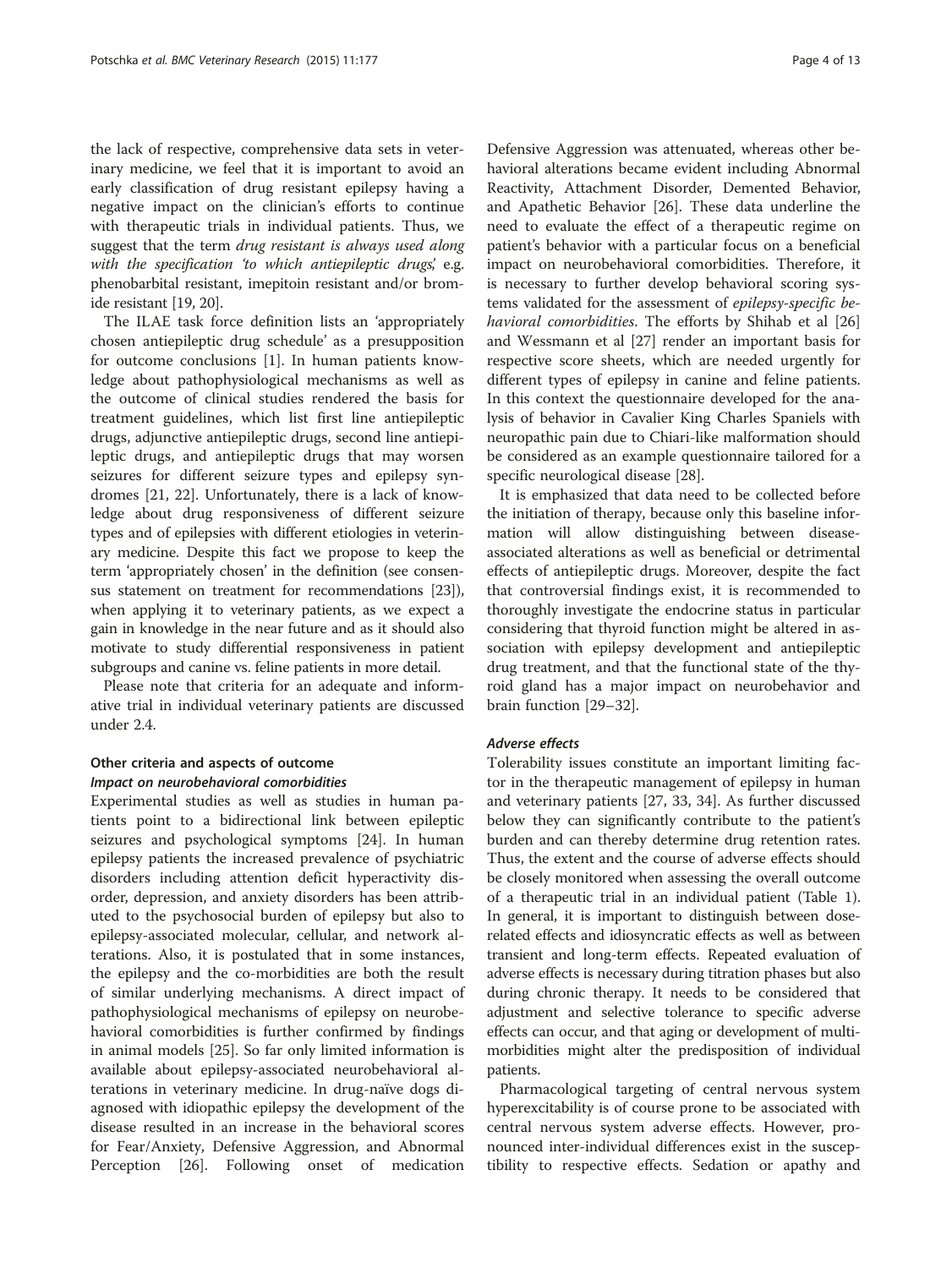other behavioral alterations as well as a disturbance of motor function [\[35](#page-11-0), [36\]](#page-11-0), sleep patterns, and cognition [[37\]](#page-11-0) are among the dose-dependent central nervous system effects, which should be considered in a patient's evaluation. In addition, systemic effects need to be assessed including gastrointestinal effects. Moreover, it is well known that the exposure to specific antiepileptic drugs can increase the risk to develop pancreatitis [[38](#page-11-0), [39\]](#page-11-0), hepatopathy, blood dyscrasias [[40](#page-11-0), [41](#page-11-0)] and skin reactions. Specific attention to the following introduction of a new antiepileptic drug should be drawn to the potential development of antiepileptic drug hypersensitivity syndrome [\[42](#page-11-0)–[45\]](#page-11-0) which may evolve into a lifethreatening situation and requires immediate modification of the drug regimen.

Food intake, water intake, body weight gain or loss can be affected by both, central and peripheral effects of antiepileptic drugs. The introduction of standardized validated questionnaires based on Likert or VAS scores which comprise a respective list of frequent and rare adverse effects allowing repeated comparison during drug treatment are highly recommended. Comparison with the pre-drug baseline condition, data, and antiepileptic drug levels is of particular relevance. Evaluation should also include pre-drug baseline and post-drug laboratory evaluation which should ideally include CBC, extended biochemical serum profile, urine and adequate evaluation of liver function (pre- and postprandial bile acids or ammonia). Evaluation of thyroid function is also recommended but faces specific challenges.

In case of polytherapy, putative drug interactions require specific considerations when assessing the tolerability of an antiepileptic drug regime. Despite a controversial discussion, we recommend that the endocrine status is carefully controlled as thyroid function might be affected by the disease as well as its treatment, and might in turn affect the general condition with a pronounced impact on behavior as well as body weight.

In case of severe adverse effects resulting in discontinuation of a specific therapeutic approach, this fact should be documented in the patient's files with the classification 'treatment-not-tolerated' with information about the specific drug or other approach tested e.g. 'Phenobarbital not tolerated'.

#### Assessment of the impact on quality of life

The impact of a treatment regime on quality of life (QoL) must be considered as a major factor for the evaluation of outcome. Thereby, therapeutic management can affect QoL in a dichotomous manner. Whereas improved seizure control can exert beneficial effects on QoL, adverse effects can contribute to the patient's burden.

The World Health Organization (WHO) has defined QoL as the individual's perception of their position in life in the context of the culture and value systems in which they live and in relation to their goals, expectations, standards and concerns [\[46](#page-11-0)]. The International Society for QoL Research considers health-related QoL as the functional effect of a medical condition and/or its consequent therapy upon a patient ([http://www.isoqol.org](http://www.isoqol.org/)). They emphasize that health-related QoL is subjective and multidimensional, encompassing physical and occupational function, psychological state, social interaction and somatic sensation. It is a matter of course that the assessment of health-related quality of life in veterinary medicine is limited to just some selected dimensions and aspects from the list of those considered in human medicine.

Whereas the development of standardized tools can render a basis for patient-reported outcomes measurement in human patients, assessment of the QoL of veterinary patients poses an even greater challenge to veterinary practitioners regardless of the indication. On the other hand it is well known that the perception of a veterinary patient's QoL by the owner plays a major role in important decisions regarding the therapeutic management of epilepsy or the decision for euthanasia of a patient with difficult-to-treat or drug-resistant epilepsy.

Problems are associated with the fact that the owner's QoL can constitute a bias in the owner-based evaluation of the QoL of veterinary patients with epilepsy. In this context, it needs to be considered that caring for a dog with idiopathic epilepsy proved to have a major impact on the carer's QoL [\[10,](#page-10-0) [27](#page-11-0)]. Thus, it is of particular relevance to not only assess the patient's QoL with ownerbased questionnaires but also to assess the carer's QoL, and consider both in interpretations. In this context, it is of interest that the owner's perception of their dog's quality of life proved to negatively correlate with the amount of work required to care for the dog [[47](#page-11-0)].

QoL evaluation should ideally be performed before treatment onset, following treatment initiation, following treatment adjustments regarding dose titration or drug choice, and should be repeated on an annual basis. Whereas patient-related questions in the questionnaire developed by Wessmann et al [\[27](#page-11-0)] focused on the control of seizures and adverse effects of antiepileptic drugs, owner-related key questions dealt with restrictions on the carer's life, frustrations of the carer, the owner's distaste of antiepileptic drug adverse effects, the carer's anxiety around the seizure event, and the perception of rectal diazepam use. The efforts by Wessmann et al [[27](#page-11-0)] rendered a validated tool specific for canine idiopathic epilepsy. Muñana et al [\[48\]](#page-11-0) have applied a QoL assessment in the evaluation of adjunctive levetiracetam efficacy and tolerability. The questionnaire used in this study was adapted from one previously described by Lord and Podell [[47\]](#page-11-0). Respective standardized QoL assessment tools need to be evaluated and if necessary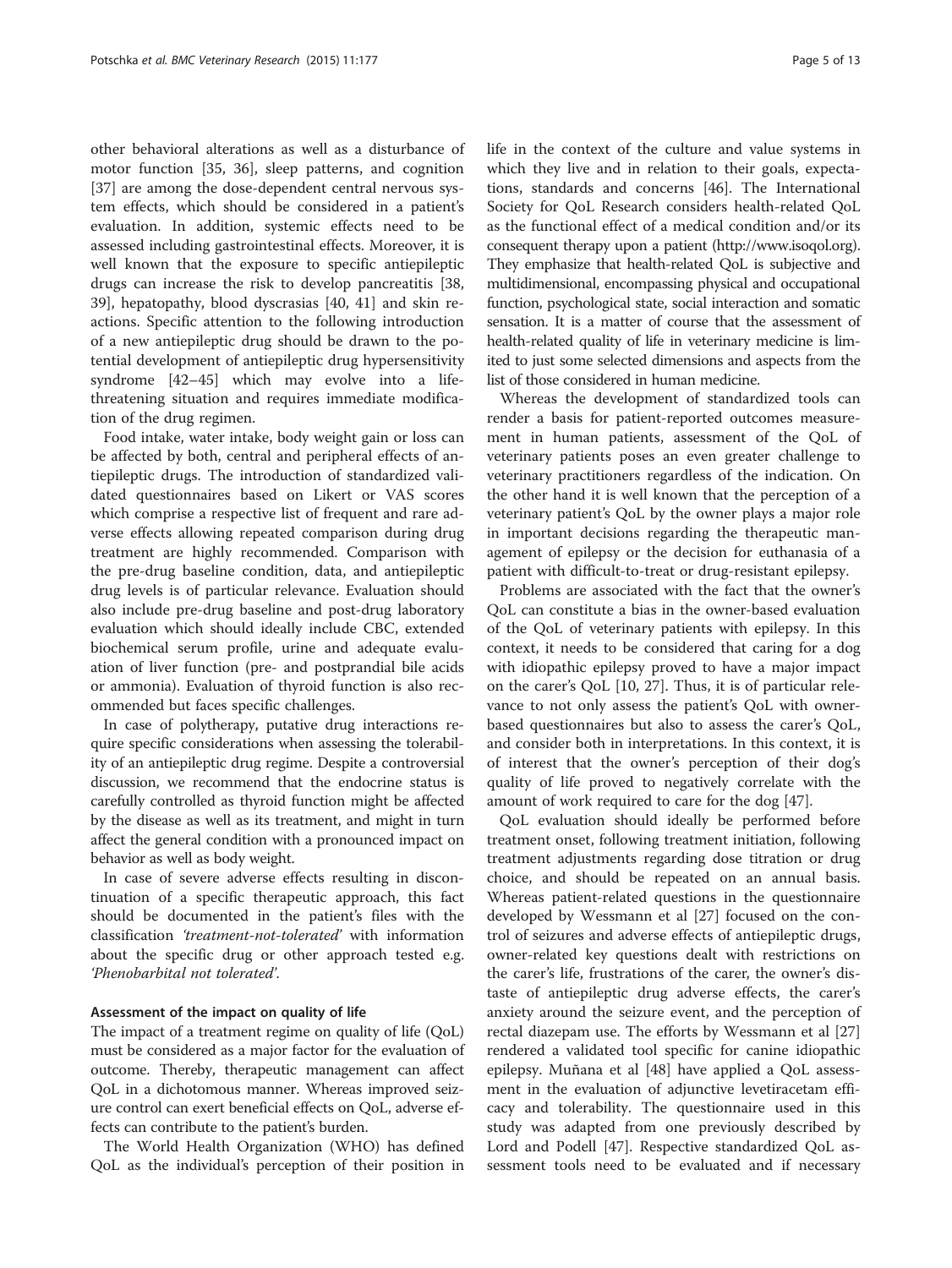further specified for symptomatic epilepsies, and need to be developed for feline patients.

#### Adequate and informative therapeutic trial – criteria

In order to allow valid conclusions about the individual outcome, each therapeutic trial should have been used at optimal doses to exclude pseudoresistance defined as the lack of a response due to an inadequate dosing or treatment regime. As in human medicine, pseudoresistance can have multiple reasons in veterinary patients. First of all the compliance of the patient's owner should be considered and if in doubt should be controlled by plasma concentration analysis. As also emphasized by Kwan et al [\[1](#page-10-0)] for human patients, it is of particular relevance to guarantee an adequate dosing with sufficient duration including efforts for optimization of dosing and titration to clinically efficacious and still tolerated doses. If relevant based on the mechanism of action of an antiepileptic drug, it is recommended to control steady-state concentrations in veterinary patients with plasma sampling and analysis of trough levels before the next drug administration. Standardized drug level monitoring schemes are in general highly recommended. In a recent study comparing the effect of timing of blood collection on serum phenobarbital concentrations in dogs, no difference was evident between trough, 3-hour and 6-hour concentrations indicating that timing of blood sampling is not as important when phenobarbital is administered twice daily [[49](#page-11-0), [50](#page-11-0)]. However, timing of sampling is likely to be of relevance, when antiepileptic drugs marketed for veterinary patients have failed to achieve seizure control resulting in the use of drugs developed and marketed for human patients. The pharmacokinetic features of respective antiepileptic drugs are often suboptimal for dogs and cats, and have often not been studied in detail in veterinary patients. Thus, the choice of adequate administration intervals requires careful consideration and control by determining trough levels. Determining trough concentrations is also of particular interest, if seizures predominantly occur during the night. Moreover, it needs to be considered that small changes in plasma concentrations might adversely affect outcome in an individual patients, while no statistical effect might be observed in a larger study population.

This however also requires valid knowledge about the therapeutic plasma concentration range in dogs and cats, which is not available for all antiepileptic drugs, which have been used in canine and feline patients. Moreover, putative drug interactions need to be considered with polytherapeutic regimens. Muñana et al [[51](#page-11-0)] have recently reported that concurrent administration of phenobarbital alone or together with bromide significantly alters the disposition of the antiepileptic drug levetiracetam compared to coadministration of bromide alone. In line with previous findings from healthy dogs [\[52](#page-11-0)], the findings pointed to the fact that phenobarbital lowers maximum plasma concentrations reached and accelerates the clearance of levetiracetam in epileptic dogs [\[51\]](#page-11-0). A similar interaction with phenobarbital has been shown for zonisamide [\[53, 54](#page-11-0)].

As pointed out above, seizure freedom is the primary goal in the therapeutic management of epilepsy patients. An intense discussion has dealt with the minimum duration of a therapeutic trial allowing conclusions about seizure-freedom in the course of an intervention trial. Being considered seizure-free has major implications for a human epilepsy patient for instance affecting the allowance to drive or to work in specific environments. In veterinary medicine the main question is whether the duration of a trial has been long enough to be informative, so that one can decide about continuing with another intervention trial in the case of therapeutic failure. Moreover, trial duration also has significant implications for the design of clinical studies, which require specific ethical as well as trial validity considerations as further discussed below.

A task force established by the ILAE has proposed that a patient should be considered seizure-free in response to a new intervention once no seizure occurred "during a phase of at least three times the duration of their longest pre-intervention interseizure interval in the preceding 12 months or during 12 months, whichever is longer" [\[1](#page-10-0)]. Evaluation during a time span of at least three times the duration of their longest preintervention interseizure interval has been reported to result in a 95 % certainty that the patient's seizure frequency has at very least been decreased [\[1](#page-10-0)]. However, it has also been emphasized that this certainty is only reached in patients with a high seizure frequency. The ILAE task force proposal is based on the statistical principle referred to as the 'Rule of Three', which dealt with the issue to calculate confidence intervals for zero events [[55](#page-11-0), [56](#page-11-0)]. The minimum duration of seizure freedom for 12 months has been added by the Task Force in order to obtain information, if a clinically relevant sustained effect occurred [\[1\]](#page-10-0). If seizure freedom of at least three times the longest preintervention seizure interval has been reached but for less than 12 months, the outcome regarding seizure control is considered "undetermined" until seizure freedom lasts for at least 12 months [[1\]](#page-10-0). More recently, Westover et al [[57\]](#page-11-0) have stated that the "Rule of Three" as an operational definition of seizure freedom might be reasonable in many cases, but that in other common cases a longer waiting time might be necessary. The authors suggested a revised criterion for seizure freedom which they termed the 'Rule of Three-to-Six' [\[57](#page-11-0)]. This suggestion considers the pre-intervention probability for therapeutic success, which for instance can be significantly reduced in patients with a history of multiple failed therapeutic trials. In veterinary medicine valid data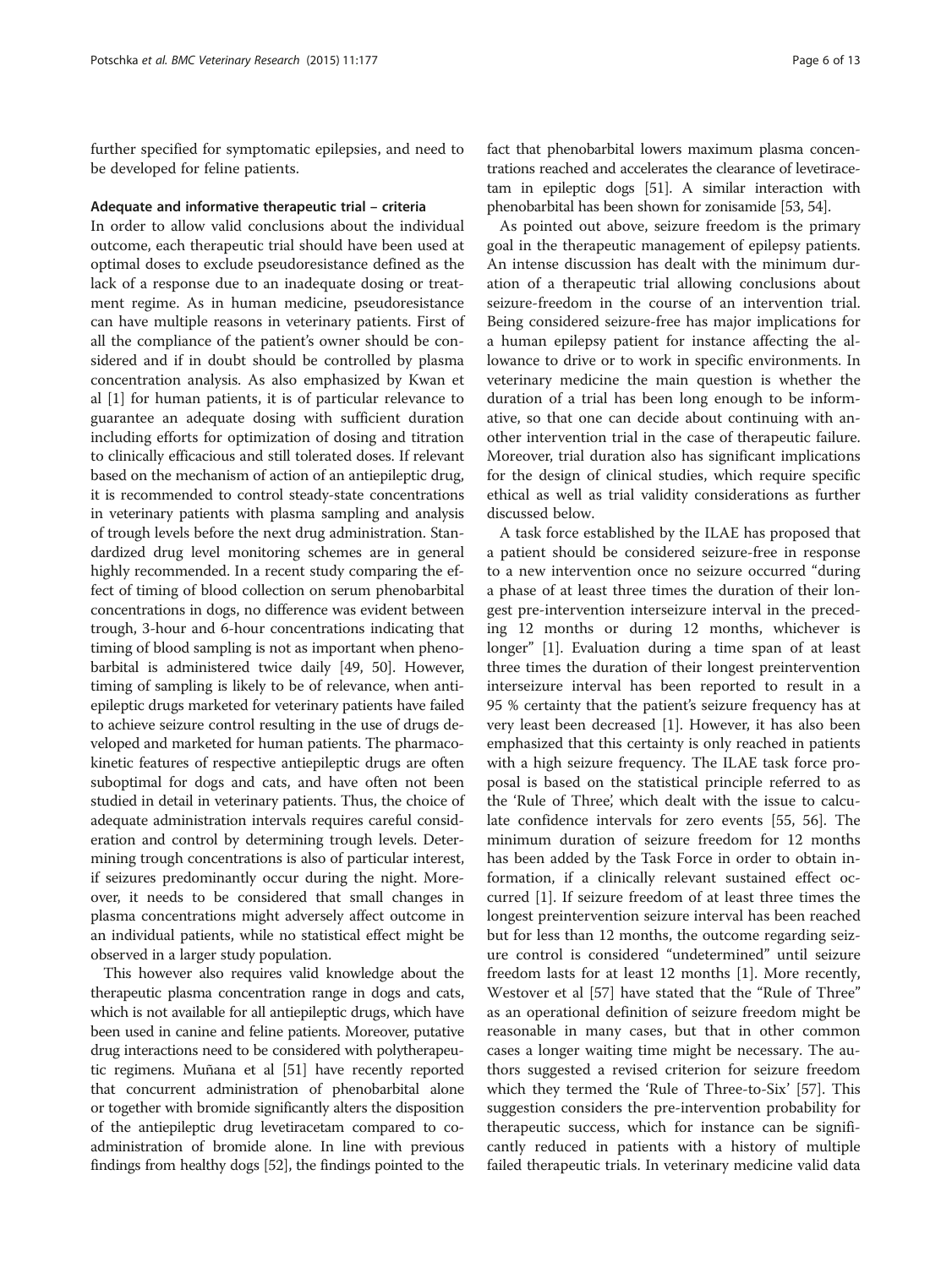is lacking so that it is not possible to reliably conclude about pre-intervention probability. Thus, it is recommended to consider the ILAE Task Force proposal as a basis for seizure outcome classification in veterinary patients. However, the statistical limitations, which are most pronounced in patients with low seizure frequencies, need to be considered when drawing conclusions.

In this context, it is important to note that the development of tolerance has been reported in canine patients during the course of a chronic antiepileptic drug treatment regime. Thereby, one needs to distinguish between metabolic tolerance related to accelerated drug metabolism and elimination rates and functional tolerance related to alterations in drug targets sites. Whereas metabolic tolerance might be overcome by adjustment of dosing or administration intervals, this might not be possible with functional tolerance.

The phenomenon of tolerance also referred to as the 'honeymoon effect' can result in relapse after prolonged periods of a pharmacological treatment. Tolerance development has for instance been suggested by studies with zonisamide or levetiracetam add-on regimens [[58](#page-11-0), [59](#page-11-0)]. However, in these studies the relapse or impairment of seizure control occurred within 2 and 8 months following initiation of the new therapeutic regime [[58, 59\]](#page-11-0). Thus, the fact that the seizure-free period should last at least 12 months according to the ILAE Task Force proposal should account for most of the cases with tolerance development in canine patients rather avoiding a bias of the 'honeymoon effect' on seizure outcome conclusion. However, it is also emphasized that relapse is possible later on, and that a continued follow up of seizures during subsequent years is crucial in order to conclude about clinically relevant long-term success. In this context, it is also important to consider that seizure reoccurrence during therapy might also reflect 'regression to the mean' as patients often enter trials, when seizure frequency is high, and for the first few months seizure frequency might just be reduced due to the natural course of individual seizure frequency fluctuation. Please note that the definition of short term and long term therapeutic success is discussed in detail below (see subchapter on Outcome criteria for clinical studies).

Several issues can result in the owners' and practitioners' decision for discontinuation of a specific intervention. In these cases, it is of utmost importance to document the reasons for discontinuation in the patient's files indicating whether tolerability issues, lack of efficacy, lack of compliance, financial considerations or other reasons resulted in the decision. Respective information will be of relevance for future therapeutic management decisions throughout the patient's life, and will be of particular significance if the patient is enrolled in future clinical studies.

## Assessment of outcome: implications for clinical studies

## Ethical and general aspects

There is a great interest of owners of epileptic dogs to participate in trials of new antiepileptic drugs and regimens. This interest is driven by failures of available antiepileptic drugs in a proportion of epileptic dogs and concerns about possible side effects of antiepileptic drug treatment [[12](#page-10-0), [60](#page-11-0)–[62\]](#page-11-0). There is general consensus that an informative clinical trial of antiepileptic drugs should be conducted in a controlled, blinded and randomized manner in order to achieve a high level of evidence [[63](#page-11-0)] and to adjust for placebo effects which may average up to 30 % [[64](#page-11-0)], and which have been explained by natural fluctuations in seizure frequency; but underreporting of seizures towards the end of the trial or improper patient selection may also increase clinical outcome variability [[65](#page-11-0), [66\]](#page-11-0).

This raises several ethical issues which are of relevance to epileptic dogs and their owners. In particular, there are concerns that participation in placebo-controlled clinical studies may withhold the chance for successful treatment by the next individual therapeutic trial, either due to the use of placebo or because of the requirements to stay on an ineffective drug regime for prolonged time periods in order to complete the study with a sufficient number of subjects and to assess monthly seizure frequency within a fixed treatment period.

These issues may be approached by the use of direct comparison head-to-head trials and application of outcome parameters which allow individual study end points. Comparative head-to-head trials compare the effectiveness of the drug under investigation against another drug, usually a licensed drug with proven effectiveness against placebo considered the gold standard for the specific indication (active control; e. g. phenobarbital) [[67\]](#page-11-0). This approach should provide each study participant with a highly effective antiepileptic drug, but has the draw-back that the differences between the interventional group and the control group are smaller than if compared to placebo and that higher numbers of participants are required for demonstration of smaller effects. Assessment of outcome in clinical studies requires definition of clearly defined primary outcome measures. The primary outcome measure in AED trials is efficacy defined by the drug's influence on seizure occurrence, but tolerability, quality of life, compliance and retention rates should also be assessed in informative clinical trials [\[65\]](#page-11-0).

The use of individual outcome parameters in clinical trials which define individual study end points will be possible if clinical studies aim at seizure freedom [\[1](#page-10-0)]. This has been suggested in human medicine for a long time (e. g. time to first seizure, time to  $n<sup>th</sup>$  seizure, or individual patient-centered outcome criteria including tolerability issues), but clinical studies utilizing these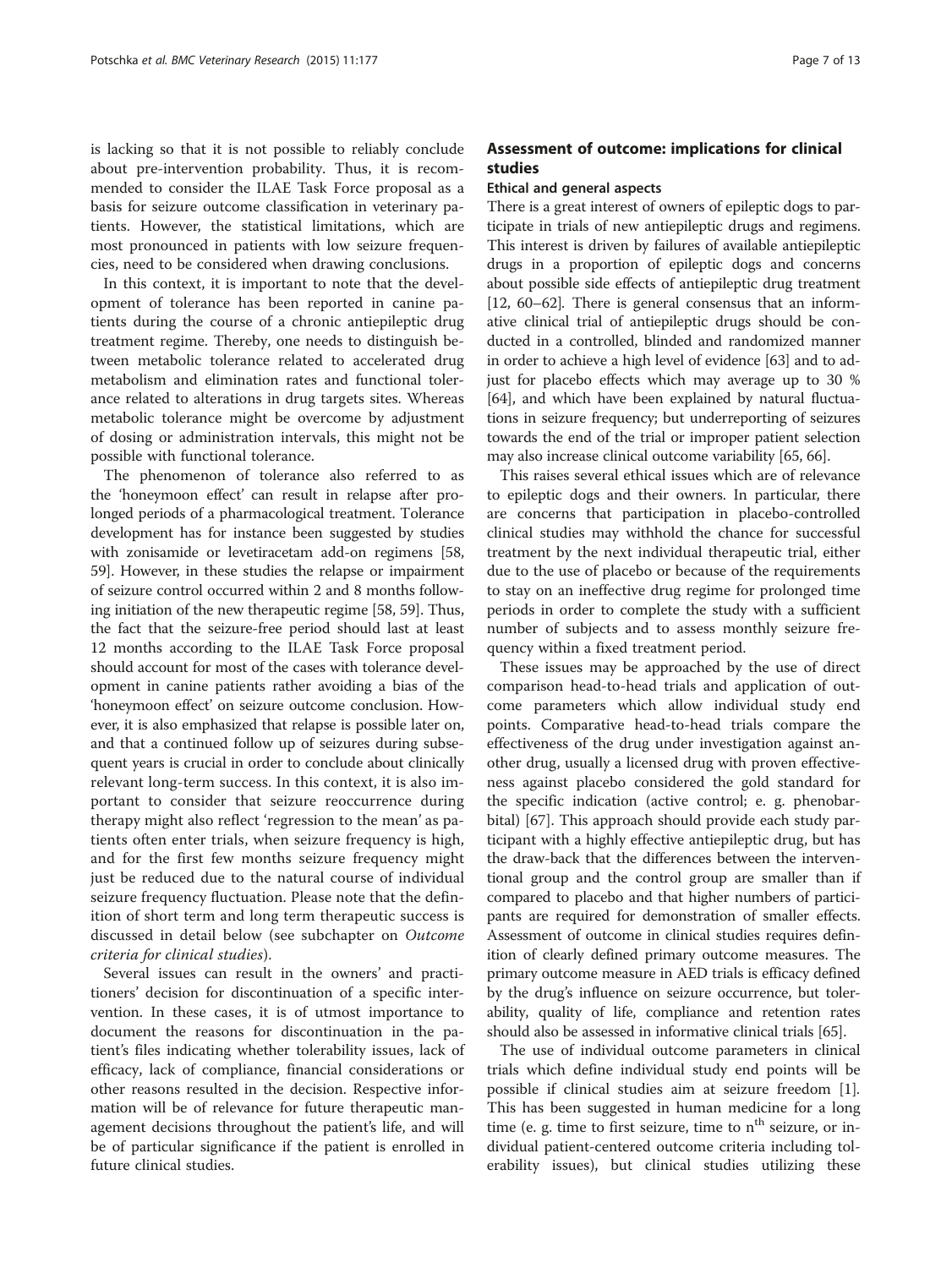outcome parameters are rarely found and validation for veterinary patients would be required [\[65](#page-11-0), [66](#page-11-0), [68\]](#page-12-0).

A more detailed discussion about general aspects regarding the design of clinical studies is beyond the scope of this paper. In this consensus statement we will focus on outcome parameters, and will just shortly introduce the different types of clinical studies because study design and inclusion criteria will affect assessment of outcome.

### Types of clinical studies

Clinical studies of AED therapy should clearly describe the study goal and the study population in focus. The two different types of AED treatment trials are: (1) Evaluation of AED monotherapy, or (2) evaluation of adjunctive AED add-on therapy. The study populations in focus for the two study designs differ by chronicity and likelihood of a positive outcome: Evaluation of AED monotherapy focusses on patients with new onset epilepsy, while the study population for evaluation of AED add-on therapy is more likely to be composed of epilepsy patients with a history of recurrent seizures for prolonged time periods up to several years and proven refractoriness to several AEDs. Controlled randomized clinical studies with inclusion of control groups provide higher levels of evidence and are preferred to uncontrolled open label pilot studies of antiepileptic drug efficacy. In the latter each patient serves as its own control and seizure frequency during the intervention period is compared to a comparable baseline period. Uncontrolled open label studies cannot differentiate between drug effects, natural disease fluctuations (placebo response) and systemic influences e. g. intensified patient care during the treatment period which might affect seizure frequency. Still, open label pilot studies allow preliminary conclusions as to the potential efficacy of the drug under investigation, and can provide baseline statistical data for calculation of the necessary group sizes to conduct meaningful controlled clinical studies with adequate statistical power. The major reason why controlled randomized clinical studies fail to show an existing effect is inadequate statistical power, caused by high drop-out rates, insufficient patient numbers in the intervention and control group to show an effect of a given size, or high placebo responses [\[48, 64](#page-11-0)]. Patient selection contributes to the variance within and between treatment groups and will be further outlined below as part of the inclusion criteria. Clinical studies in epilepsy also differ significantly by the types of controls, which are used in the respective studies. These should be clearly described to facilitate interpretation of the results. Four different types of controls are distinguished: (1) placebo, which should have a similar appearance as the drug, (2) pseudoplacebo, meaning that the active drug is provided to the control group in a low dose which may not be

effective (3) active control (positive control, treatment with an effective drug provided to the control group, head-to-head trial) (4) pseudocontrol (control group without any treatment; also termed negative control) [[69\]](#page-12-0). Often, for ethical reasons the only choice for a trial in patients with new onset epilepsy can be an active control trial [\[67](#page-11-0)]. In line with this concept, Boothe et al [[70\]](#page-12-0) have performed a head-to-head trial comparing the efficacy and tolerability of phenobarbital and bromide as an initial monotherapy. During the development of imepitoin as a new AED for canine epilepsy, several trial types have been used in epileptic dogs [19]: (1) an open (non-controlled) trial, comparing imepitoin with phenobarbital and primidone in newly diagnosed dogs with epilepsy; (2) an open (non-controlled) trial, comparing addon with imepitoin with add-on with potassium bromide in dogs resistant to treatment with phenobarbital and primidone; (3) a randomized controlled trial with imepitoin vs. pseudoplacebo (low dose of imepitoin); (4) a randomized controlled trial with imepitoin vs. primidone; and (5) a randomized controlled trial with imepitoin vs. phenobarbital. The last trial type was used in a pivotal field trial for approval of imepitoin by the European Medicines Agency [20]. A randomized placebo-controlled trial for approval in the U.S. is in progress. As an alternative the use of historic controls is intensely discussed in human medicine [[71](#page-12-0), [72](#page-12-0)]. However, due to alterations in study populations, and placebo response rates over time and due to a pronounced impact of study sites on outcome, the use of historic controls also faces major issues. In veterinary medicine, the paucity of well-controlled studies represents another limitation. In general, patients should be assigned to the intervention and control groups in a blinded and randomized manner to avoid any bias in patient selection. However, stratification of treatment groups for disease severity and further parameters (e.g. diagnosis, seizure type, appearance of cluster seizures, age of onset, duration of seizures prior to treatment, breed) may be warranted. Moreover, strict inclusion and exclusion criteria need to be applied considering respective parameters and clearly defining the study population (Table [2\)](#page-8-0).

In this context it should be mentioned that the preferred type of study varies by the intention of the respective investigators e. g. regulatory ministries, drug companies, or clinicians treating the respective patients. The U.S. Food and Drug Administration (FDA) often requires statistical proof of superiority to a drug with known efficacy, European Medicines Agency (EMEA) requires proof of noninferiority.

#### Outcome criteria for clinical studies

In human patients huge differences exist between epilepsies of different etiologies and seizure types regarding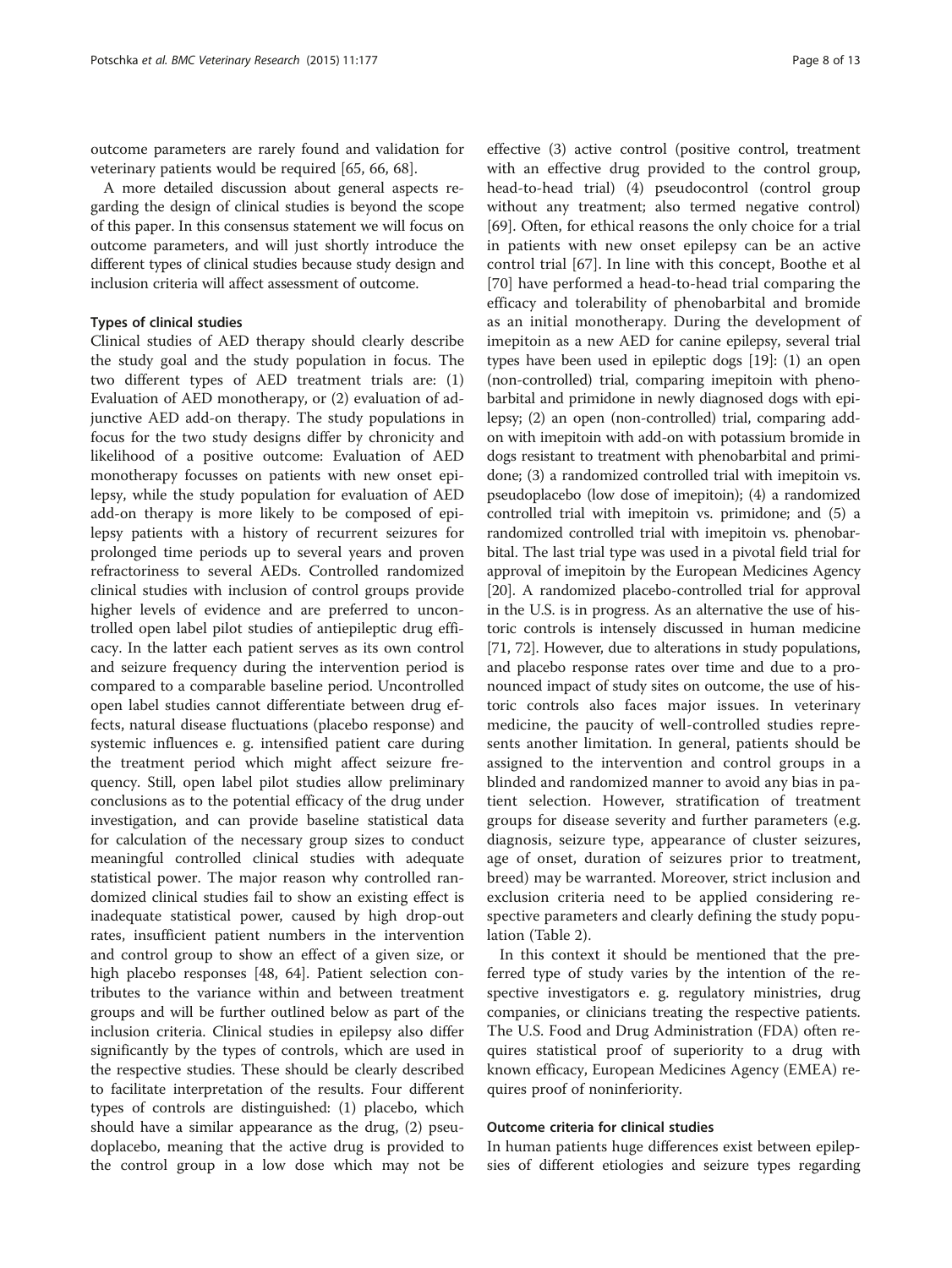<span id="page-8-0"></span>Table 2 Important inclusion criteria which may affect outcome

| Criteria for the diagnosis of epilepsy                                                                                                               | How exclusion of other episodic<br>events (paroxysmal dyskinesias,<br>tremors, episodic collapse etc.)<br>is achieved, which are likely not<br>to respond to interventions<br>with AFDs                                                                                                                                                                                                                                                                                                                                                                                                    |
|------------------------------------------------------------------------------------------------------------------------------------------------------|--------------------------------------------------------------------------------------------------------------------------------------------------------------------------------------------------------------------------------------------------------------------------------------------------------------------------------------------------------------------------------------------------------------------------------------------------------------------------------------------------------------------------------------------------------------------------------------------|
| Criteria to restrict the study<br>population under investigation<br>to specific patient groups,<br>breed-specific epilepsies,<br>specific etiologies | E. g. if restriction to patients<br>with idiopathic epilepsy, implies<br>to define specific measures and<br>examinations undertaken to<br>exclude other causes of epilepsy<br>that are known to influence<br>outcome in a significant manner.<br>These criteria should follow the<br>requirements for the diagnosis<br>of idiopathic epilepsy as defined<br>in a separate consensus statement.                                                                                                                                                                                             |
|                                                                                                                                                      | Description of the specific<br>pharmacoresistance pattern of<br>the study population under<br>investigation e. g. resistance to<br>phenobarbital, potassium bromide,<br>imepitoin, levetiracetam etc.<br>Definition of pharmacoresistance<br>should follow previous consensus<br>in this paper, which may include<br>definition of minimum serum<br>concentrations, requirements for<br>measurement of trough levels and<br>definition of steady state periods<br>as deemed necessary based on<br>mechanism of action for the<br>specific drug for which<br>pharmacoresistance is defined. |
| Criteria to restrict the study<br>population to a specific<br>disease stage                                                                          | Criteria to restrict the study<br>population under investigation<br>either to                                                                                                                                                                                                                                                                                                                                                                                                                                                                                                              |
|                                                                                                                                                      | • trials of AEDs in patients with<br>new onset epilepsy, or                                                                                                                                                                                                                                                                                                                                                                                                                                                                                                                                |
|                                                                                                                                                      | • trials of AEDs in patients with<br>chronic refractory epilepsy                                                                                                                                                                                                                                                                                                                                                                                                                                                                                                                           |
| Criteria for pre-drug assessment<br>in trials of AEDs in patients with<br>chronic epilepsy                                                           | Definition of baseline data<br>(e.g. written seizure diary,<br>prospective, retrospective)<br>and duration of baseline<br>period for assessment of<br>median pre-treatment seizure<br>frequency, cluster seizure<br>frequency or assessment of<br>the longest seizure-free interval<br>in the year preceding study inclusion                                                                                                                                                                                                                                                               |
| Criteria to restrict the study<br>population to patients without<br>severe systemic disease which<br>will likely affect outcome                      | E. g. exclude severe preexisting<br>hepatic, renal, endocrine disease                                                                                                                                                                                                                                                                                                                                                                                                                                                                                                                      |

the patient groups under investigation and, furthermore, set the base for large multicenter studies with adequate statistical power. Inclusion criteria and outcome parameters must be identical for the intervention and control group, in order to avoid any bias which may influence outcome assessment. Important inclusion criteria which may influence outcome of clinical studies are outlined shortly in Table 2, while the further discussion focuses on the specific outcome parameters.

Regarding outcome criteria it is recommended to consider all categories discussed above for individual patients, and to apply standardized evaluation tools for assessment. Thus, the outcome assessment should not only consider the impact on seizures (efficacy), but also a detailed evaluation of adverse effects (tolerability) and of the impact of the intervention on behavioral comorbidities, and on quality of life of the patient and caretaker (Table 3). With regard to tolerability detailed data on reasons for study drop-out should be provided for each patient that exits prematurely. Furthermore retention rate is a clinical relevant parameter which reflects

Table 3 Summary of primary outcome endpoints which are applicable to clinical studies and highlight different aspects of outcome; modified from [\[65](#page-11-0), [66,](#page-11-0) [73\]](#page-12-0)

| Outcome parameters                                                       |                                                                 |  |  |  |  |
|--------------------------------------------------------------------------|-----------------------------------------------------------------|--|--|--|--|
| Efficacy                                                                 |                                                                 |  |  |  |  |
| Conventional endpoints                                                   | fixed treatment period                                          |  |  |  |  |
| Seizure free rate (percentage<br>seizure freedom) <sup>a</sup>           | no baseline data required                                       |  |  |  |  |
| Short-term                                                               | 24 weeks                                                        |  |  |  |  |
| Long-term                                                                | 48 weeks $-3$ years                                             |  |  |  |  |
| Median seizure frequency reduction                                       | baseline data required                                          |  |  |  |  |
| Responder rate (percentage<br>responders)                                | baseline data required                                          |  |  |  |  |
| (≥50 % reduction median seizure frequency often not clinically relevant) |                                                                 |  |  |  |  |
| Individual endpoints                                                     |                                                                 |  |  |  |  |
| Time to first seizure                                                    | based on interseizure<br>interval                               |  |  |  |  |
| Time to second seizure                                                   |                                                                 |  |  |  |  |
| Time to n-th seizure                                                     |                                                                 |  |  |  |  |
| Pre-defined patient-centered<br>outcome criteria                         | individually assessed                                           |  |  |  |  |
| Tolerability                                                             |                                                                 |  |  |  |  |
| Adverse events                                                           | to be assessed, also assess number<br>and reasons for drop-outs |  |  |  |  |
| Quality of life                                                          |                                                                 |  |  |  |  |
| Patient's QOL score                                                      | validated scores needed                                         |  |  |  |  |
| Owner's OOL score                                                        | control groups important                                        |  |  |  |  |
| Retention rate                                                           | applicable to long-term studies                                 |  |  |  |  |

<sup>a</sup> Need to specify reliability of assessment: (A) freedom of generalized seizures only or (B) freedom of generalized and focal seizures

responsiveness to different interventions, while only limited data are available in veterinary neurology with regard to different types of epilepsies or breed-specific epilepsy syndromes. It is generally agreed that a gain in knowledge can only be obtained by applying stringent inclusion criteria and defined endpoints, which define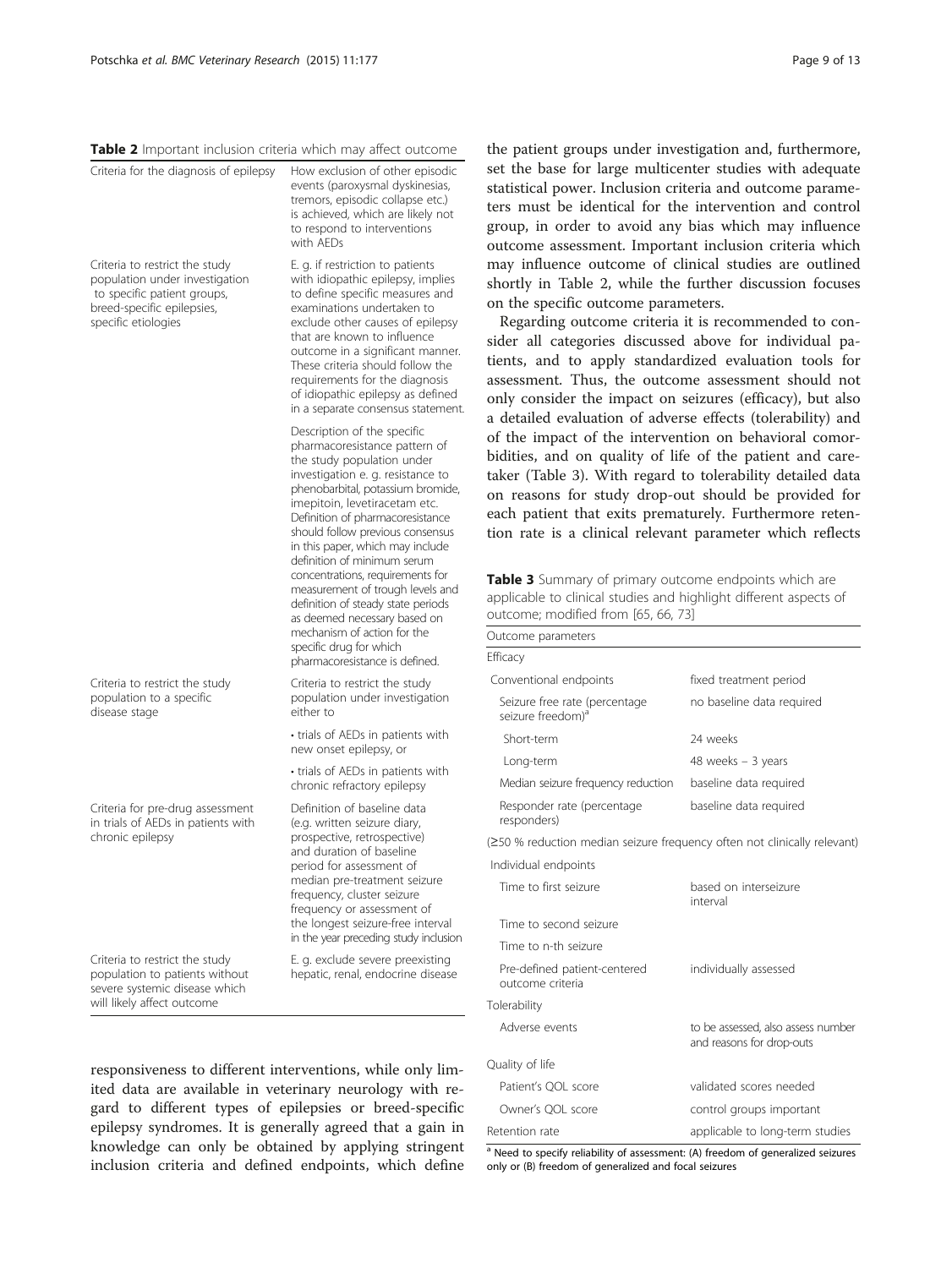the percentage of patients adhering to the drug after prolonged treatment periods and thus is considered a useful parameter for combined assessment of efficacy, tolerability and even quality of life. Regarding the intervention's impact on seizures as many data should be collected as possible. These should include total number of seizures, seizure days allowing calculation of median seizure frequency and seizure day frequency and seizure free intervals (days). Additional parameters that assess severity (occurrence of clusters and average number of seizure per cluster, status epilepticus, focal seizures vs. generalized seizures, severity and duration of post ictal signs) should be included. This would allow assessment of outcome in concordance with current recommendations in human medicine. Conventional primary outcome parameters in humans are seizure free rate, median seizure frequency, and responder rate, whereby a drug responder is defined by  $a > 50$  % reduction in seizures compared to baseline. However, this is generally considered a very weak endpoint, also reached by placebo in many patients, so that many clinical studies prefer at least 75 % reduction in seizure frequency. It should be noted that responder rate may not be a clinically meaningful outcome parameter, while assessment of the seizure free rate (percentage) is a hard outcome parameter which is independent from baseline data and is clinically relevant. Current ILAE guidelines request a ≥ 20 % absolute difference in between treatment groups for ascertainment of a clinically relevant positive outcome [\[73](#page-12-0), [74\]](#page-12-0). It remains debatable whether a 20 % difference in outcome constitutes a clinically relevant difference in veterinary patients. A summary of outcome criteria which highlight different aspects of the disease and are currently discussed in human medicine is provided in Table [2](#page-8-0). Study protocols and assessment schemes should also collect information about putative seizure precipitating events or factors (e.g. owner leaving, excessive activity, transfer to kennel).

A consensus was reached within the group that defined individual study end points based on individual pretreatment seizure frequency are preferred and that respective study designs should be further developed and validated in accordance to suggestions for AED trials in human patients [[1\]](#page-10-0). Preferred endpoint was the definition of short term success as seizure freedom for a time-span exceeding three times the longest interseizure interval (days) in the year preceding the study and for a minimum of three months (time to  $1<sup>st</sup>$  seizure) [\[1,](#page-10-0) [65](#page-11-0), [66\]](#page-11-0). Thus, if seizure freedom is not achieved time to the  $2<sup>nd</sup>$  or n<sup>th</sup> seizure was considered as an alternative outcome parameter for add-on trials in patients with chronic refractory epilepsy [\[1](#page-10-0), [65\]](#page-11-0). In this setting, any patient with continued seizures following a titration phase will be classified as treatment failure and allowed

to exit the study. Consequently, patients with complete freedom of seizures or extension of the interseizure interval to three times the longest interseizure interval and a minimum of three months will be considered treatment success and treatment should thereafter be continued to assess the seizure free rate e. g. the percentage of patients with short-term or long-term freedom of seizures [\[67](#page-11-0)].

The use of seizure freedom as a primary outcome parameter follows current ILAE recommendations and has been successfully applied as primary outcome parameter in one veterinary study focusing on new onset epilepsy (outcome described as percentage seizure freedom, short term) [[70](#page-12-0)]. With this approach differences in seizure frequency, seizure days, seizure severity, clusters or status epilepticus during a fixed time period between groups should be considered secondary outcome parameters in clinical studies which can define and describe partial treatment success in patients with chronic epilepsy participating in add-on trials of AEDs in which seizure freedom may be difficult to achieve.

Open questions remain as to the definition of short term or long term treatment success and whether seizure freedom can be a realistic goal in chronic epileptic patients with AED drug polytherapy. Consensus exists that the minimum duration of 24 weeks for studies in human patients only assesses short term response to AEDs, is subject to the so-called honeymoon effect, and does not adequately predict long-term outcome after 1 year, 2 years or 5 years of treatment. Thus, follow-up of patients for up to one year or even longer is warranted. Besides seizure frequency, dogs' QoL, owners' QoL, adverse effects affecting tolerability, retention rate of AED, survival rates and number and costs of veterinary visits are other outcome parameters which may be specifically applicable to long-term clinical studies in veterinary patients due to the shortened life span of dogs and cats compared to humans and the specific humananimal-bond, which is affected by the disease. Open questions remain also to the reliable assessment of focal seizures in clinical studies in veterinary patients. Can these be reliably counted and assessed in clinical studies in veterinary patients without use of invasive EEG based recording tools? Should improvement in generalized but not in focal seizures be rated as a positive outcome e. g. partial treatment success? These thoughts are especially important if seizure freedom is applied as the primary outcome parameter.

Further important points to be discussed are whether stratification of treatment and control groups for appearance of cluster seizures, breed and age of onset should be attempted. Specifically the frequent appearance of cluster seizure events appears to characterize a difficult to treat subpopulation in veterinary patients with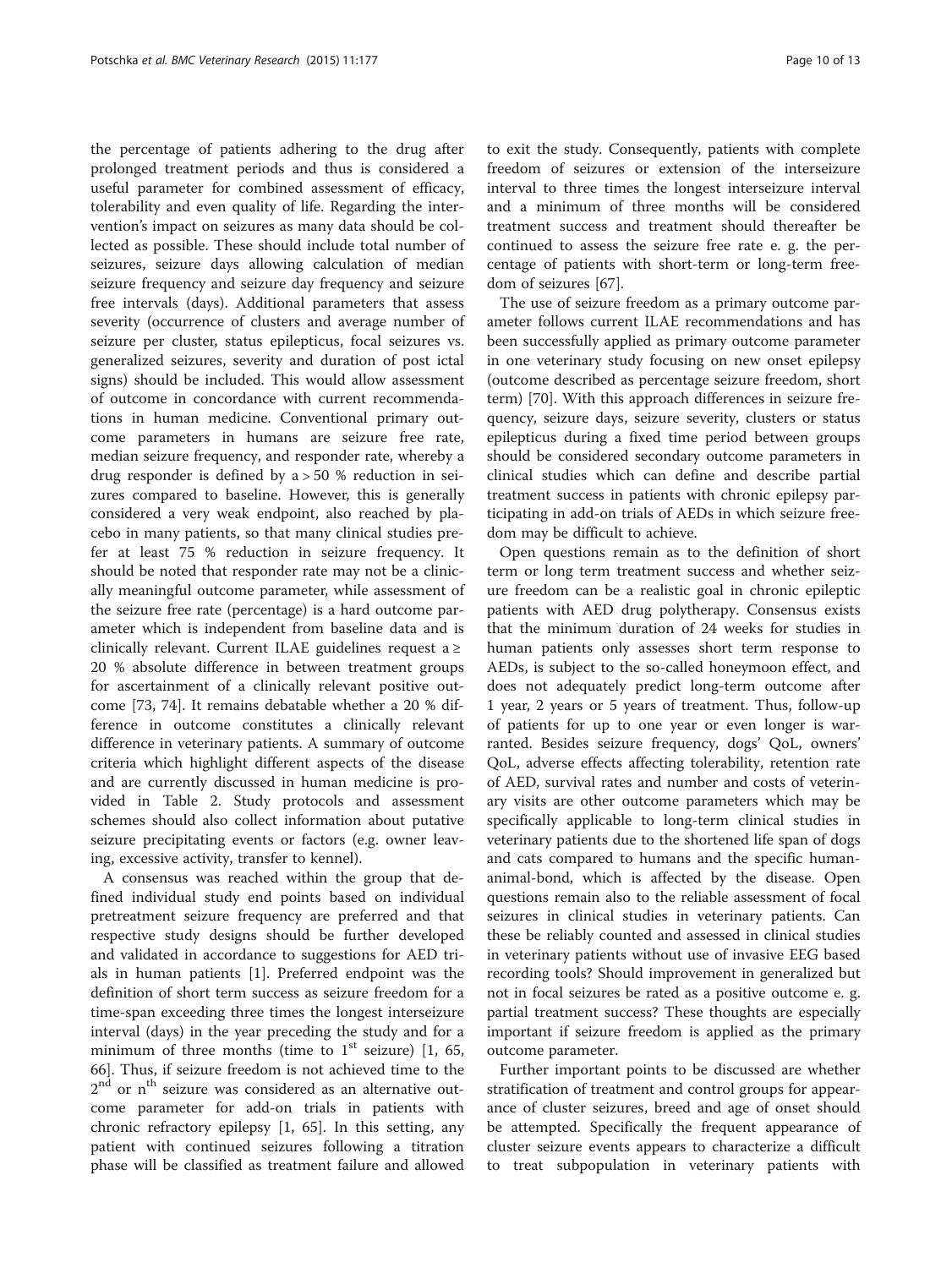<span id="page-10-0"></span>idiopathic epilepsy [12, [62,](#page-11-0) [75\]](#page-12-0). Differences between certain dog breeds appear to exist in regard to the natural course of the epilepsy, while the impact of other factors (e. g. previous head trauma) on outcome needs yet to be defined. However, a more detailed discussion about general aspects regarding the design of clinical studies and the influence of study design on outcome assessment is beyond the scope of this paper and will be provided in a separate publication.

#### Abbreviations

SUDEP: Sudden unexpected death in epilepsy; ILAE: International League against Epilepsy; QoL: Quality of life; AED: Antiepileptic drug; FDA: Food and drug administration.

#### Competing interests

Following reimbursements, fees and funding have been received by the authors in the last three years and have been declared in the competing interest section. WL, CR, RGF, HAV, KM, MP and JP have received fees for acting as a consultant for Boehringer Ingelheim (WL, KM, MP: consultancy during development and approval of imepitoin; CR: pain consultancy; RGF, JP, HAV: consultancy pre and post launch of imepitoin). AT has been an advisor for Boehringer Ingelheim. SFMB, HAV and AT have been responsible principal investigator of several research studies concerning imepitoin financed by Boehringer Ingelheim. SFMB, HAV, JP, HP, MB, CR and AF received speaking fees from Boehringer Ingelheim. HP received consulting and speaking fees and funding for a collaborative project from Eisai Co. LTD. HAV received funding for a collaborative project from Desitin and Nestlé Purina Research. AF and LDR received reimbursements from Boehringer Ingelheim. LDR has received consulting and speaking fees from Vetoquinol. MP has received consultant fees for Aratana. The other authors declared that they have no competing interests.

#### Authors' contributions

HP and AF chaired the treatment outcome working group (HP, AF, WL, EEP) and wrote the first draft of the consensus paper with the help of WL and EEP. All authors read, critiqued, commented and approved the final manuscript.

#### Authors' information

Wolfgang Löscher and Ned Patterson: Other members of the outcome of therapeutic interventions in canine and feline epilepsy.

Holger A Volk: Chair of IVETF.

All other co-authors are members of IVETF, are list alphabetically and have approved the consensus statements.

#### Acknowledgements

The authors are grateful to all owners of epileptic pets and veterinary colleagues who have inspired the group to create consensus statements. We would especially like to thank Professor Simon Shorvon for the critical review of the consensus statements. His great insight has been immensely helpful. The authors also would like to thank the research office for assessing the manuscript according to the Royal Veterinary College's code of good research practice (Authorisation Number – CCS\_ 01026). This study was not financially supported by any organization or grant.

#### Author details

<sup>1</sup>Department of Pharmacology, Toxicology and Pharmacy,

Ludwig-Maximillians-University, Königinstr. 16, 80539 Munich, Germany. <sup>2</sup>Service Neurology at the Centre for Clinical Veterinary Medicine, Ludwig-Maximilians-University, Veterinärstr. 13, 80539 Munich, Germany. <sup>3</sup>Department of Pharmacology, Toxicology and Pharmacy, University of Veterinary Medicine Hannover, Bünteweg 17, 30559 Hannover, Germany. 4 University of Minnesota College of Veterinary Medicine, D426 Veterinary Medical Center, 1352 Boyd Avenue, St. Paul, MN 55108, USA. <sup>5</sup>Department of Small Animal Medicine and Clinical Biology, Faculty of Veterinary Medicine, Ghent University, Salisburylaan 133, Merelbeke 9820, Belgium. <sup>6</sup>Department of Veterinary and Clinical Sciences, Faculty of Health and Medical Sciences, University of Copenhagen, Frederiksberg C, Denmark. <sup>7</sup> Animal Health Trust,

Lanwades Park, Kentford, Newmarket, CB8 7UU Suffolk, UK. <sup>8</sup>Fernside Veterinary Centre, 205 Shenley Road, Borehamwood SG9 0THHertfordshire, UK. <sup>9</sup>University of Melbourne, 250 Princes Highway, Weibee 3015VIC, Australia. <sup>10</sup>Department of Clinical Sciences of Companion Animals, Utrecht University, Yalelaan 108, 3583 CM Utrecht, The Netherlands. <sup>11</sup>Section of Clinical & Comparative Neuropathology, Centre for Clinical Veterinary Medicine, Ludwig-Maximilians-University, Veterinärstr. 13, 80539 Munich, Germany. 12Department of Clinical Sciences, College of Veterinary Medicine, North Carolina State University, 1052 William Moore Drive, Raleigh, NC 27607, USA. 13Clinical Unit of Internal Medicine Small Animals, University of Veterinary Medicine, Veterinärplatz 1, 1210 Vienna, Austria. <sup>14</sup>Vet Extra Neurology, Broadleys Veterinary Hospital, Craig Leith Road, Stirling FK7 7LEStirlingshire, UK. 15College of Veterinary Medicine, University of Georgia, 501 DW Brooks Drive, Athens, GA 30602, USA. 16Chicago Veterinary Neurology and Neurosurgery, 3123 N. Clybourn Avenue, Chicago, IL 60618, USA. 17Fitzpatrick Referrals, Halfway Lane, Eashing, Godalming, GU7 2QQ Surrey, UK. <sup>18</sup>School of Veterinary Medicine, Faculty of Health & Medical Sciences, University of Surrey, Guildford GU2 7TESurrey, UK. <sup>19</sup>Department of Small Animal Medicine and Surgery, University of Veterinary Medicine Hannover, Bünteweg 9, 30559 Hannover, Germany. <sup>20</sup>Department of Clinical Science and Services, Royal Veterinary College, Hatfield AL9 7TAHertfordshire, UK.

#### Received: 5 June 2015 Accepted: 29 June 2015 Published online: 28 August 2015

#### References

- 1. Kwan P, Arzimanoglou A, Berg AT, Brodie MJ, Allen Hauser W, Mathern G, et al. Definition of drug resistant epilepsy: consensus proposal by the ad hoc Task Force of the ILAE Commission on Therapeutic Strategies. Epilepsia. 2010;51(6):1069–77.
- 2. Tellez-Zenteno JF, Hernandez-Ronquillo L, Buckley S, Zahagun R, Rizvi S. A validation of the new definition of drug-resistant epilepsy by the International League Against Epilepsy. Epilepsia. 2014;55(6):829–34.
- Balosso S, Liu J, Bianchi ME, Vezzani A. Disulfide-containing high mobility group box-1 promotes N-methyl-D-aspartate receptor function and excitotoxicity by activating Toll-like receptor 4-dependent signaling in hippocampal neurons. Antioxid Redox Signal. 2014;21(12):1726–40.
- 4. Balosso S, Maroso M, Sanchez-Alavez M, Ravizza T, Frasca A, Bartfai T, et al. A novel non-transcriptional pathway mediates the proconvulsive effects of interleukin-1beta. Brain. 2008;131(Pt 12):3256–65.
- Librizzi L, Noe F, Vezzani A, de Curtis M, Ravizza T. Seizure-induced brainborne inflammation sustains seizure recurrence and blood-brain barrier damage. Ann Neurol. 2012;72(1):82–90.
- 6. Wilcox KS, Vezzani A. Does brain inflammation mediate pathological outcomes in epilepsy? Adv Exp Med Biol. 2014;813:169–83.
- 7. Ryvlin P, Nashef L, Lhatoo SD, Bateman LM, Bird J, Bleasel A, et al. Incidence and mechanisms of cardiorespiratory arrests in epilepsy monitoring units (MORTEMUS): a retrospective study. Lancet Neurol. 2013;12(10):966–77.
- Shankar R, Cox D, Jalihal V, Brown S, Hanna J, McLean B. Sudden unexpected death in epilepsy (SUDEP): development of a safety checklist. Seizure. 2013;22(10):812–7.
- 9. Fredso N, Koch BC, Toft N, Berendt M. Risk factors for survival in a university hospital population of dogs with epilepsy. J Vet Intern Med. 2014;28(6):1782–8.
- 10. Berendt M, Gredal H, Ersboll AK, Alving J. Premature death, risk factors, and life patterns in dogs with epilepsy. J Vet Intern Med. 2007;21(4):754–9.
- 11. Gullov CH, Toft N, Berendt M. A longitudinal study of survival in Belgian Shepherds with genetic epilepsy. J Vet Intern Med. 2012;26(5):1115–20.
- 12. Hülsmeyer V, Zimmermann R, Brauer C, Sauter-Louis C, Fischer A. Epilepsy in Border Collies: clinical manifestation, outcome, and mode of inheritance. J Vet Intern Med. 2010;24(1):171–8.
- 13. Scorza CA, Calderazzo L, Cavalheiro EA, Scorza FA, Cysneiros RM. Sudden unexpected death in dogs with epilepsy: risks versus benefits of omega-3 fatty acid supplementation for man's best friend. Epilepsy Behav. 2013;27(3):508–9.
- 14. Berendt M, Gredal H, Pedersen LG, Alban L, Alving J. A cross-sectional study of epilepsy in Danish Labrador Retrievers: prevalence and selected risk factors. J Vet Intern Med. 2002;16(3):262–8.
- 15. Chang Y, Mellor DJ, Anderson TJ. Idiopathic epilepsy in dogs: owners' perspectives on management with phenobarbitone and/or potassium bromide. J Small Anim Pract. 2006;47(10):574–81.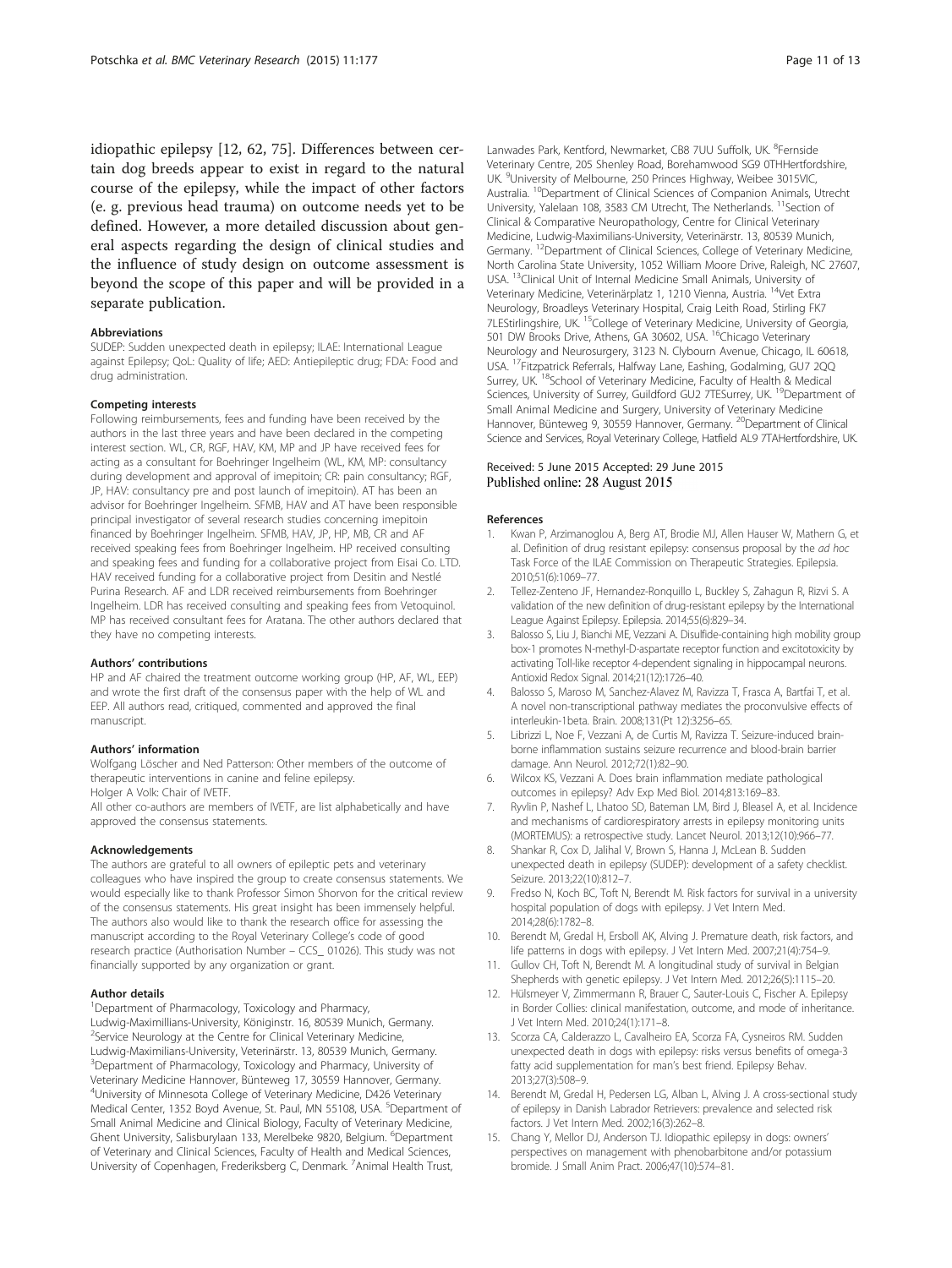- <span id="page-11-0"></span>16. Callaghan B, Schlesinger M, Rodemer W, Pollard J, Hesdorffer D, Allen Hauser W, et al. Remission and relapse in a drug-resistant epilepsy population followed prospectively. Epilepsia. 2011;52(3):619–26.
- 17. Neligan A, Bell GS, Elsayed M, Sander JW, Shorvon SD. Treatment changes in a cohort of people with apparently drug-resistant epilepsy: an extended follow-up. J Neurol Neurosurg Psychiatry. 2012;83(8):810–3.
- 18. Sillanpaa M, Schmidt D. Is incident drug-resistance of childhood-onset epilepsy reversible? A long-term follow-up study. Brain. 2012;135(Pt 7):2256–62.
- 19. Rundfeldt C, Loscher W. The pharmacology of imepitoin: the first partial benzodiazepine receptor agonist developed for the treatment of epilepsy. CNS Drugs. 2014;28(1):29–43.
- 20. Tipold A, Keefe TJ, Loscher W, Rundfeldt C, de Vries F, Clinical efficacy and safety of imepitoin in comparison with phenobarbital for the control of idiopathic epilepsy in dogs. J Vet Pharmacol Ther. 2015;38(2):160–8.
- 21. Cross HJ, Kurlemann G. Current Recommendations for Children. Bremen: UNI-MED Verlag AG; 2013.
- 22. Klamer S, Singh A, Gil-Nagel A, Krämer G, French J, Lerche H. Current Recommendations, Guidlines, and Expert Views of Practical Anticonvusant Therapy. Bremen: UNI-MED Verlag AG; 2013.
- 23. Bhatti S, De Risio L, Muñana KR, Penderis J, Stein V, Tipold A, et al. International Veterinary Epilepsy Task Force consensus proposal: medical treatment of canine epilepsy in Europe. BMC Vet Res. 2015.
- 24. Tang V, Michaelis R, Kwan P. Psychobehavioral therapy for epilepsy. Epilepsy Behav. 2014;32:147–55.
- 25. Stafstrom CE. Epilepsy comorbidities: how can animal models help? Adv Exp Med Biol. 2014;813:273–81.
- 26. Shihab N, Bowen J, Volk HA. Behavioral changes in dogs associated with the development of idiopathic epilepsy. Epilepsy Behav. 2011;21(2):160–7.
- 27. Wessmann A, Volk HA, Parkin T, Ortega M, Anderson TJ. Evaluation of quality of life in dogs with idiopathic epilepsy. J Vet Intern Med. 2014;28(2):510–4.
- 28. Rutherford L, Wessmann A, Rusbridge C, McGonnell IM, Abeyesinghe S, Burn C, et al. Questionnaire-based behaviour analysis of Cavalier King Charles spaniels with neuropathic pain due to Chiari-like malformation and syringomyelia. Vet J. 2012;194(3):294–8.
- 29. Olmez I, Moses H, Sriram S, Kirshner H, Lagrange AH, Pawate S. Diagnostic and therapeutic aspects of Hashimoto's encephalopathy. J Neurol Sci. 2013;331(1-2):67–71.
- 30. Pancotto T, Rossmeisl Jr JH, Panciera DL, Zimmerman KL. Blood-brain-barrier disruption in chronic canine hypothyroidism. Vet Clin Pathol. 2010;39(4):485–93.
- 31. von Klopmann T, Boettcher IC, Rotermund A, Rohn K, Tipold A. Euthyroid sick syndrome in dogs with idiopathic epilepsy before treatment with anticonvulsant drugs. J Vet Intern Med. 2006;3:516–22.
- 32. Yilmaz U, Yilmaz TS, Akinci G, Korkmaz HA, Tekgul H. The effect of antiepileptic drugs on thyroid function in children. Seizure. 2014;23(1):29–35.
- 33. Eddy CM, Rickards HE, Cavanna AE. Behavioral adverse effects of antiepileptic drugs in epilepsy. J Clin Psychopharmacol. 2012;32(3):362–75.
- 34. Zaccara G, Franciotta D, Perucca E. Idiosyncratic adverse reactions to antiepileptic drugs. Epilepsia. 2007;48(7):1223–44.
- 35. Steinmetz S, Tipold A, Bilzer T, Schenk HC. Transient neuromyopathy after bromide intoxication in a dog with idiopathic epilepsy. Ir Vet J. 2012;65(1):19.
- 36. Baird-Heinz HE, Van Schoick AL, Pelsor FR, Ranivand L, Hungerford LL. A systematic review of the safety of potassium bromide in dogs. J Am Vet Med Assoc. 2012;240(6):705–15.
- 37. Kube SA, Vernau KM, LeCouteur RA. Dyskinesia associated with oral phenobarbital administration in a dog. J Vet Intern Med. 2006;20(5):1238–40.
- 38. Gaskill CL, Cribb AE. Pancreatitis associated with potassium bromide/ phenobarbital combination therapy in epileptic dogs. Can Vet J. 2000;41(7):555–8.
- 39. Dewey CW, Cerda-Gonzalez S, Levine JM, Badgley BL, Ducote JM, Silver GM, et al. Pregabalin as an adjunct to phenobarbital, potassium bromide, or a combination of phenobarbital and potassium bromide for treatment of dogs with suspected idiopathic epilepsy. J Am Vet Med Assoc. 2009;235(12):1442–9.
- 40. Bersan E, Volk HA, Ros C, De Risio L. Phenobarbitone-induced haematological abnormalities in idiopathic epileptic dogs: prevalence, risk factors, clinical presentation and outcome. Vet Rec. 2014;175(10):247.
- 41. Jacobs G, Calvert C, Kaufman A. Neutropenia and thrombocytopenia in three dogs treated with anticonvulsants. J Am Vet Med Assoc. 1998;212(5):681–4.
- 42. Schwartz M, Munana KR, Olby NJ. Possible drug-induced hepatopathy in a dog receiving zonisamide monotherapy for treatment of cryptogenic epilepsy. J Vet Med Sci. 2011;73(11):1505–8.
- 43. Miller ML, Center SA, Randolph JF, Lepherd ML, Cautela MA, Dewey CW. Apparent acute idiosyncratic hepatic necrosis associated with zonisamide administration in a dog. J Vet Intern Med. 2011;25(5):1156–60.
- 44. March PA, Hillier A, Weisbrode SE, Mattoon JS, Johnson SE, DiBartola SP, et al. Superficial necrolytic dermatitis in 11 dogs with a history of phenobarbital administration (1995-2002). J Vet Intern Med. 2004;18(1):65–74.
- 45. Neuman MG, Cohen L, Nanau RM, Hwang PA. Genetic and immune predictors for hypersensitivity syndrome to antiepileptic drugs. Transl Res. 2012;159(5):397–406.
- 46. WHOQOL-Group T. The World Health Organization Quality Of Life Assessment (WHOQOL): position paper from the World Health Organization. Soc Sci Med. 1995;41(10):1403–9.
- 47. Lord LK, Podell M. Owner perception of the care of long-term phenobarbital-treated epileptic dogs. J Small Anim Pract. 1999;40(1):11–5.
- Munana KR, Thomas WB, Inzana KD, Nettifee-Osborne JA, McLucas KJ, Olby NJ, et al. Evaluation of levetiracetam as adjunctive treatment for refractory canine epilepsy: a randomized, placebo-controlled, crossover trial. J Vet Intern Med. 2012;26(2):341–8.
- 49. Levitski RE, Trepanier LA. Effect of timing of blood collection on serum phenobarbital concentrations in dogs with epilepsy. J Am Vet Med Assoc. 2000;217(2):200–4.
- 50. Monteiro R, Anderson TJ, Innocent G, Evans NP, Penderis J. Variations in serum concentration of phenobarbitone in dogs receiving regular twice daily doses in relation to the times of administration. Vet Rec. 2009;165(19):556–8.
- 51. Munana KR, Nettifee-Osborne JA, Papich MG. Pharmacokinetics of levetiracetam in epileptic dogs when administered concurrently with phenobarbital, bromide, or phenobarbital and bromide in combination. J Vet Intern Med. 2014;28:1358.
- 52. Moore SA, Munana KR, Papich MG, Nettifee-Osborne JA. The pharmacokinetics of levetiracetam in healthy dogs concurrently receiving phenobarbital. J Vet Pharmacol Ther. 2011;34(1):31–4.
- 53. Orito K, Saito M, Fukunaga K, Matsuo E, Takikawa S, Muto M, et al. Pharmacokinetics of zonisamide and drug interaction with phenobarbital in dogs. J Vet Pharmacol Ther. 2008;31(3):259–64.
- 54. Chung JY, Hwang CY, Chae JS, Ahn JO, Kim TH, Seo KW, et al. Zonisamide monotherapy for idiopathic epilepsy in dogs. N Z Vet J. 2012;60(6):357–9.
- 55. Hanley JA, Lippman-Hand A. If nothing goes wrong, is everything all right? Interpreting zero numerators. JAMA. 1983;249(13):1743–5.
- Jovanovic BD, Levy PS. A look at the rule of three. Am Stat. 1997;51:137-9.
- 57. Westover MB, Cormier J, Bianchi MT, Shafi M, Kilbride R, Cole AJ, et al. Revising the "Rule of Three" for inferring seizure freedom. Epilepsia. 2012;53(2):368–76.
- 58. Volk HA, Matiasek LA, Lujan Feliu-Pascual A, Platt SR, Chandler KE. The efficacy and tolerability of levetiracetam in pharmacoresistant epileptic dogs. Vet J. 2008;176(3):310–9.
- Von Klopmann T, Rambeck B, Tipold A. Prospective study of zonisamide therapy for refractory idiopathic epilepsy in dogs. J Small Anim Pract. 2007;48(3):134–8.
- 60. Potschka H, Fischer A, von Ruden EL, Hulsmeyer V, Baumgartner W. Canine epilepsy as a translational model? Epilepsia. 2013;54(4):571–9.
- 61. Rossmeisl JH, Inzana KD. Clinical signs, risk factors, and outcomes associated with bromide toxicosis (bromism) in dogs with idiopathic epilepsy. J Am Vet Med Assoc. 2009;234(11):1425–31.
- 62. Weissl J, Hulsmeyer V, Brauer C, Tipold A, Koskinen LL, Kyostila K, et al. Disease progression and treatment response of idiopathic epilepsy in Australian Shepherd dogs. J Vet Intern Med. 2012;26(1):116–25.
- 63. Charalambous M, Brodbelt D, Volk HA. Treatment in canine epilepsy–a systematic review. BMC Vet Res. 2014;10:257.
- 64. Munana KR, Zhang D, Patterson EE. Placebo effect in canine epilepsy trials. J Vet Intern Med. 2010;24(1):166–70.
- 65. Ben-Menachem E, Sander JW, Privitera M, Gilliam F. Measuring outcomes of treatment with antiepileptic drugs in clinical trials. Epilepsy Behav. 2010;18(1-2):24–30.
- 66. Faught E. Antiepileptic drug trials: the view from the clinic. Epileptic Disord. 2012;14(2):114–23.
- 67. Löscher W, Schmidt D. Modern antiepileptic drug development has failed to deliver: ways out of the current dilemma. Epilepsia. 2011;52(4):657–78.